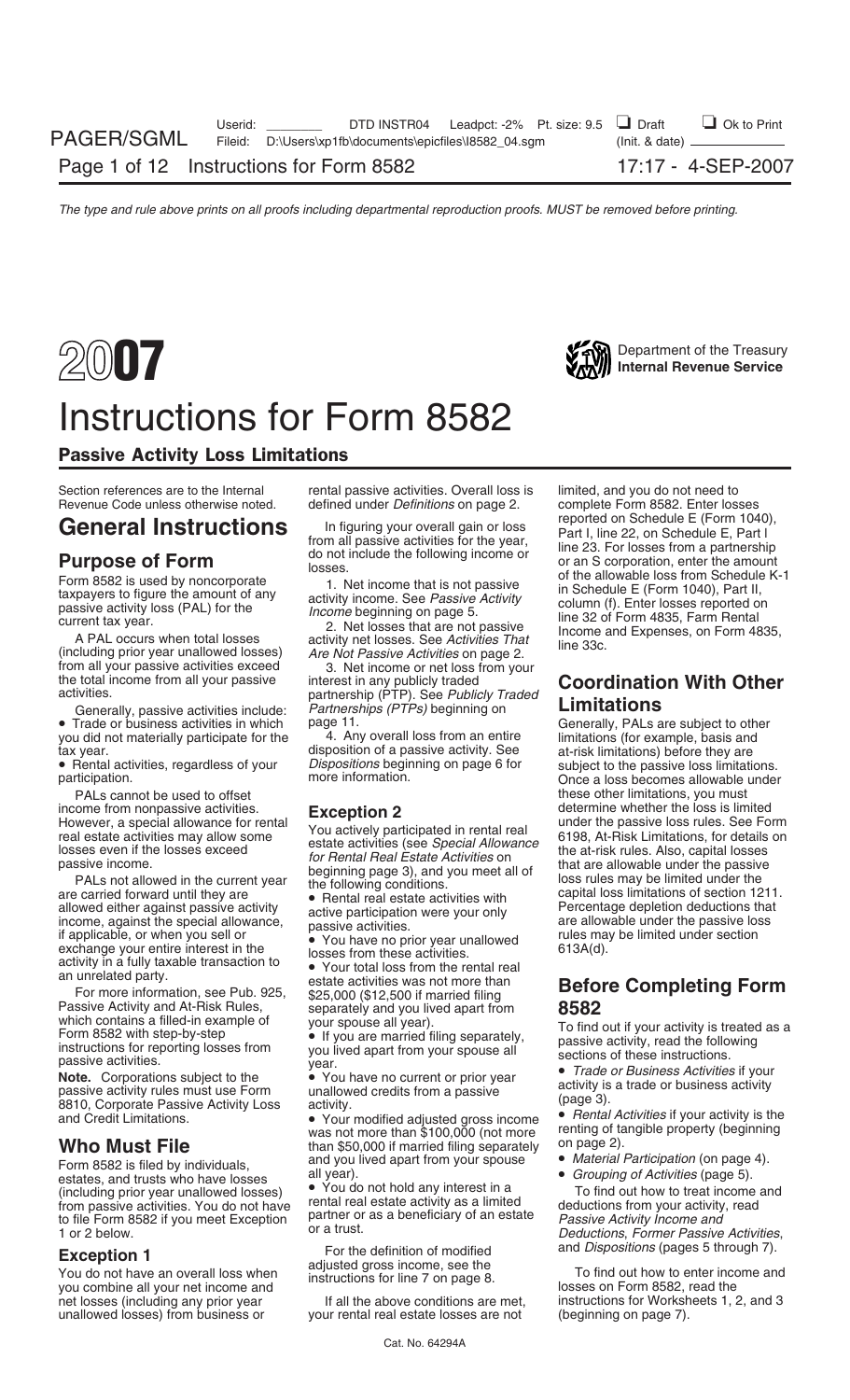year deductions over current year **Note.** If a rental real estate activity is income from the activity. This includes not a passive activity for the current

a prior year and carried forward to the other of the working interest may be tax year under section 469(b). See

### **Activities That Are Not** 4. The rental of a dwelling **Activities That Are Not** used as a residence if section

which you materially participated if you home was rented at a fair rental. of the services, the type and amount of were a "real estate professional" for the 5. An activity of trading personal labor required to perform the

For purposes of item (2), each<br>interest in rental real estate is a<br>separate activity, unless you elect to<br>treat all interests in rental real estate as<br>A rental activity is a passive activity<br>investment if the main purpose treat all interests in rental real estate as A rental activity is a passive activity investment if the main purpose of one activity. For details on making this even if you materially participated in the holding the propert one activity. For details on making this even if you materially participated in the election, see page E-1 of the activity (unless it is a rental real estate instructions for Schedule E (Form activity in which you materially rental income is less than 2% of the<br>participated and you were a real estate smaller of the unadjusted basis or the

income from the activity. This includes<br>
any current year gains or losses from year, any prior year unallowed loss is<br>
the disposition of assets or an interest<br>
in the activity. See *Former Passive Activities*<br> **Overall ga** 

Frior year unallowed losses. These converted your general partner interest involves renting more than one class of<br>are the losses from an activity that were to a limited partner interest during the property, multiply the a are the losses from an activity that were to a limited partner interest during the property, multiply the average period of disallowed under the PAL limitations in year), some of your income and losses customer use of each year), some of your income and losses customer use of each class by the ratio<br>from the working interest may be so file gross rental income from that tax year under section 469(b). See treated as passive activity gross income class to the activity's total gross rental treated as passive activity gross income. The activity's average period expanding Regulations section 1 Regulations section 1.469-1(f)(4) and and passive activity deductions. See income. The activity's average period of  $\frac{1.469 \cdot 1}{1.600 \cdot 1}$  Temporary Requlations section customer use equals the sum of these Temporary Regulations section customer use equals the sum of these  $1.469-1T(e)(4)(ii)$ .

**Passive Activities** 280A(c)(5) applies. This section applies Significant personal services include The following are not passive activities. if you rented out a dwelling unit that you only services performed by individuals.<br>1. Trade or business activities in also used as a home during the year for To determine if person 1. Trade or business activities in also used as a home during the year for To determine if personal services are<br>ich vou materially participated for the a number of days that exceeds the significant, all relevant facts and which you materially participated for the a number of days that exceeds the significant, all relevant facts and<br>greater of 14 days or 10% of the circumstances are taken into greater or 14 days or 10% of the circumstances are taken into<br>2. Any rental real estate activity in number of days during the year that the consideration, including the frequency<br>2. Any rental real estate activity in home

activity (unless it is a rental real estate from its appreciation and the gross<br>activity in which you materially entity rental income is less than 2% of the

spouse must separately meet both However, if you meet any of the five Unadjusted basis is the cost of the (2)(a) and (2)(b), without taking into exceptions beginning below, the rental property without regard to depreciatio exceptions beginning below, the rental property without regard to depreciation account services performed by the of the property is not treated as a rental deductions or any other basis other spouse. activity. See *Reporting Income and* adjustment described in section 1016.

**Definitions**<br>
Except as otherwise indicated, the<br>
Except as otherwise indicated, the<br>
redevelopment, construction,<br>
following terms in these instructions are<br>
redevelopment, construction,<br>
following terms in these instruc

the prior year unallowed losses from the activity over the "net income" from the activity over the "net income" from the tax year the activity or (b) the prior year the tax year.<br>
unallowed losses from the activity plus in .69-1T(e)(4)(ii).<br>4. The rental of a dwelling unit you weighted by gross income. See Regulations section  $1.469-1(e)(3)(iii)$ .

were a "real estate professional" for the 5. An activity of trading personal labor required to perform the services,<br>tax year. You were a real estate service to property for the account of owners of and the value of the se

From education and the value of the services relative to the services and the value of the services relative to<br>professional only if:<br>a. More than half of the personal<br>services over the activity. For purposes of the annul

10, participated and you are married filing jointly, one professional). The uncertainty of the unanglusted basis of the property.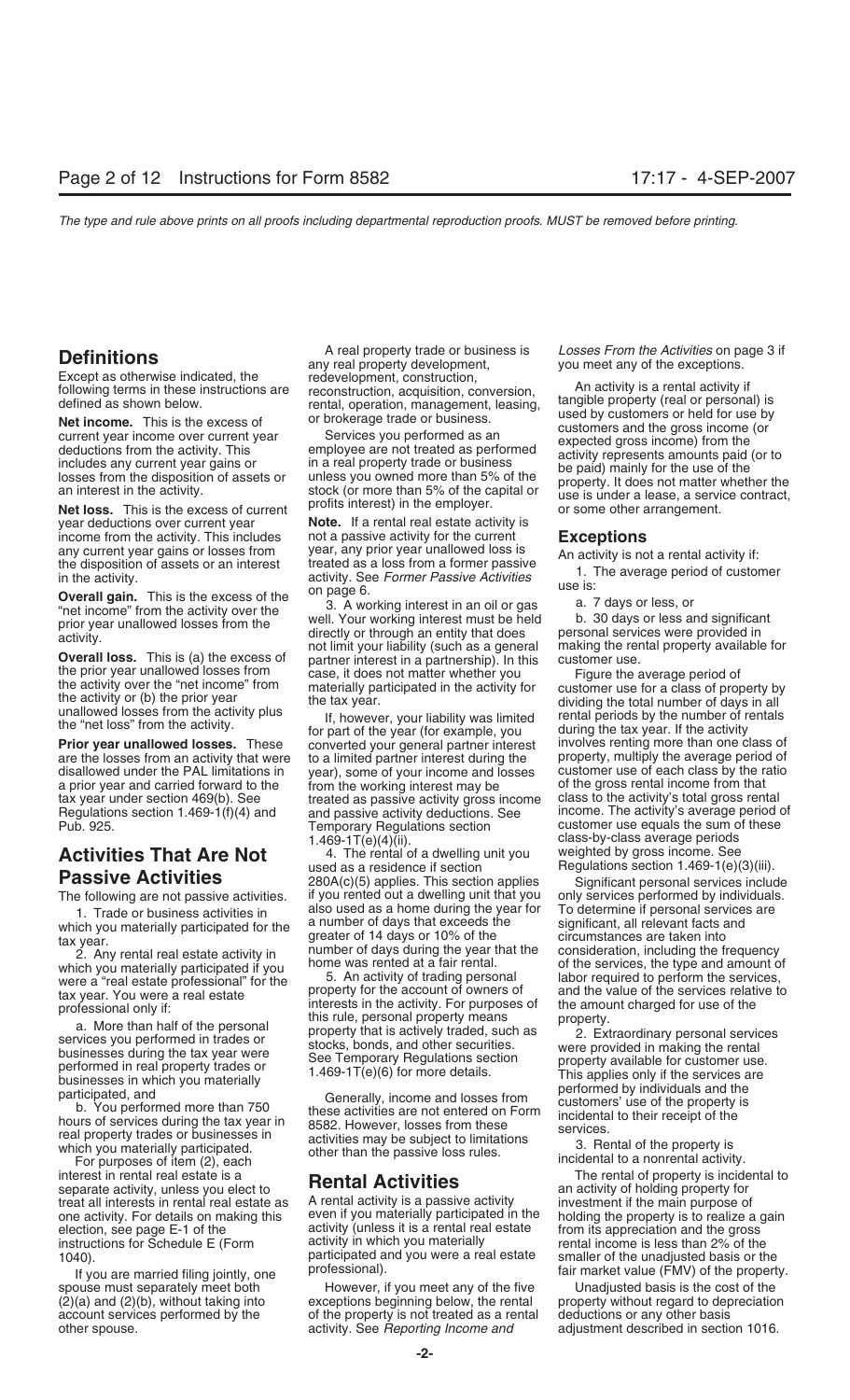during the tax year or during at least 2 passive rental activity on Worksheet 1, of the 5 preceding tax years, and  $\begin{array}{c} 2.0r3. \end{array}$ 

c. The gross rental income from the vorksheet 1 is for passive rental as part of the decedent's estate may<br>property is less than 2% of the smaller real estate activities in which you actively participate in a rental real

example of the convenience to an employee or the convenience to an employee or the convenience of the conventions of the commercial incidental to the activity or activities in revitalization deductions (CRDs) from A qualif

rental activity unless the partnership is **Activities** details, see Regulations section engaged in a rental activity.<br>A trade or business activity is an 1.645-1.

year (see Material Participation on losses.<br>
page 4).<br> **Special Allowance for**  $\bullet$  \$25,000 for single individuals and

From the activity on Worksheet 3.<br>
• If the activity is a trade or business<br>
active participation. If you actively<br>
active participation. If you actively<br>
active participation. If you actively<br>
and lived apart from their s

of the five exceptions, it is generally a to the general rule disallowing losses in **limitation.** If your modified adjusted passive activity. However, special rules excess of income from passive apply if you conduct the rental activity activities. Let us and the 7 on page 8) is \$100,000 or less

The rental of property is incidental to through a PTP or if any of the rules The special allowance is not a. You own an interest in the trade *Passive Income* on page 6 apply. See or business activity during the tax year, the PTP rules beginning on page 11.

b. The rental property was mainly and the special rules apply, wear.<br>If none of the special rules apply, the special rules apply, the restate or a qualifying during the tax year or during at least 2 bassive rental activity

# Page +/.<br>
• If the activity is a trade or business<br>
activity in which you did not materially<br>
participate, enter the income and losses<br> **Activition**<br> **Activition**<br> **Activition**<br> **Activition**<br> **Activition**<br> **Activition**<br> **A**

If the rental activity did not meet any This special allowance is an exception **Modified adjusted gross income**

a trade or business activity if: described under *Recharacterization of* available if you were married, are filing with your spouse at any time during the<br>vear,

that made an election to treat the trust property is less than 2% of the smaller<br>
of the unadjusted basis or the FMV of<br>
the property.<br>
Lodging provided for the employer's<br>
Lodging provided for the employer's<br>
allowance for Rental Real Estate<br>
Allowance for Renta

incidental to the activity or activities in<br>
which the employee performs services. Then the rental real estate activities CRDs) from<br>
which the employee performs services. Then the rental real estate activities creator dec

**Example.** It a partner contributes 1, 2, and 3 beginning on page 7. The election the use of property to a partnership,<br>
the use of property to a partnership,<br>
the executor (if mone of the partner's distributive share<br>
of

Also, a partner's gross income from<br>
an activity forted an actival divity or<br>
an activity treated a sincidental to an<br>
an activity of holding property for<br>
an activity of holding property for<br>
an activity is an activity o

- 
- 
- 
- 
- -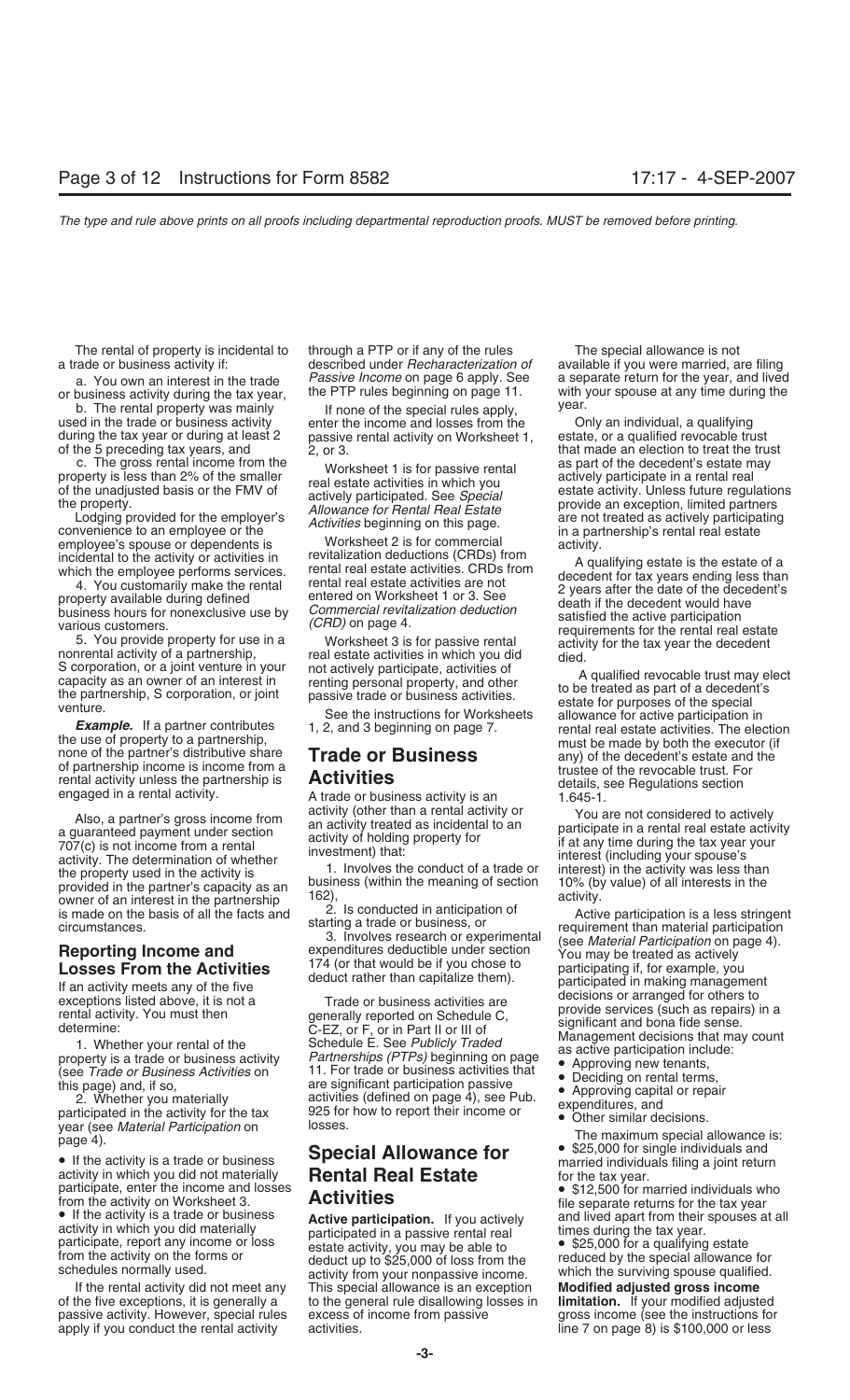(\$50,000 or less if married filing appointment books, calendars, or **Test for a spouse.** Participation by separately), your loss is deductible up narrative summaries. you materially your spouse during the tax year in an to the amount of the maximum special Tests for individuals You materially activity you own may be counted as

**(CRD).** The special \$25,000 allowance than 500 hours.<br>for the CRD from rental real estate **A** significant participation activity is For the CRD from rental real estate<br>activities is not subject to the active<br>activities is not subject to the active<br>gross income limits discussed above. <br>activity in which provided adjusted you participation rules or modif CRD from rental real estate activities preceding tax years. However, for purposes of the (see Part III). See the instructions for  $\,$  6. The activity is a personal service material participation tests, you are not Worksheet 2 on page 8. For general activity in which you materially treated as a limited partner if you also<br>information about the CRD, see Pub. participated for any 3 (whether or not were a general partner in the 954, Tax Incentives for Distressed consecutive) preceding tax years.

any work done in connection with an an performing arts, consulting, or in any<br>activity if you owned an interest in the other trade or business in which capital A limited partner's share of an<br>activity at the time you did t activity at the time you did the work. is not a material income-producing electing large partnership's taxa<br>The capacity in which you did the work factor. The capacity in which you did the work factor.<br>does not matter. However, work is not all the facts and business and rental activities is treated does not matter. However, work is not **7. Based on all the facts and pubblishess** and rental activities is treated<br>participation if

• It is not work that an owner would<br>customarily do in the same type of substantial basis during the tax year. activity.<br>You did not materially participate in **Specia** 

the work was to avoid the disallowance however, if you participated in the **spouses of farmers.** Certain retired of losses or credits from the activity of activity for 100 hours or less during the or disabled farmers and s

**Proof of participation.** You may Your participation in managing the prove your participation in an activity by activity does not count in determining activity if the real property used in the any reasonable means. You do means. For this purpose, reasonable b. Any individual spent more hours **Estates and trusts.** The PAL

participation rules, use Worksheet 1 barticipation activity for the tax year, both use.<br>(see page 7). The finances or and you participated in all significant and 3. Monitoring the finances or<br>**Commercial revitalization ded Commercial revitalization deduction** participation activities during the year operations of the activity commention<br>CRD). The special \$25,000 allowance for more than 500 hours.

participated for any 3 (whether or not were a general partner in the consecutive) preceding tax years.

Communities, and section 1400I. <br>An activity is a personal service partnership's tax year ending with or<br>Authin your tax year (or, if shorter, action of the partnership's **Material Participation**<br>
For the material participation tests listed<br>
below, participation generally includes<br>
any work done in connection with an<br>
any work done in connection with an<br>
during the portion of the partnershi

participation if: circumstances, you participated in the as income or loss from the conduction if:<br>
• It is not work that an owner would activity on a regular, continuous, and single passive trade or business

activity, and You did not materially participate in **Special rules for certain retired or** • One of your main reasons for doing the activity under this seventh test, **disabled farmers and surviving** of losses or credits from the activity activity for 100 hours or less during the or disabled farmers and surviving under the passive activity rules. tax year.

means include, but are not limited to, during the tax year performing services limitations apply in figuring the identifying services performed over a in the management of the activity than distributable net income and taxable<br>period of time and the approximate you did (regardless of whether the income of an estate or trust. The rule services during that period, based on management services). This purpose have not yet been issued.

to the amount of the maximum special<br>allowance referred to in the preceding<br>paragraph.<br>If your modified adjusted gross<br>income is more than \$100,000 (\$50,000<br>if married filing separately) but less than<br>if married filing sep

\$150,000 (\$75,000 if married filing  $\frac{1}{2}$ . Your participation in the activity<br>since is for investors. Work done as an<br>limited to 50% of the difference<br>between \$150,000 (\$75,000 if married and the participation in the

income of an estate or trust. The rules number of hours spent performing the individual was compensated for the for determining material participation for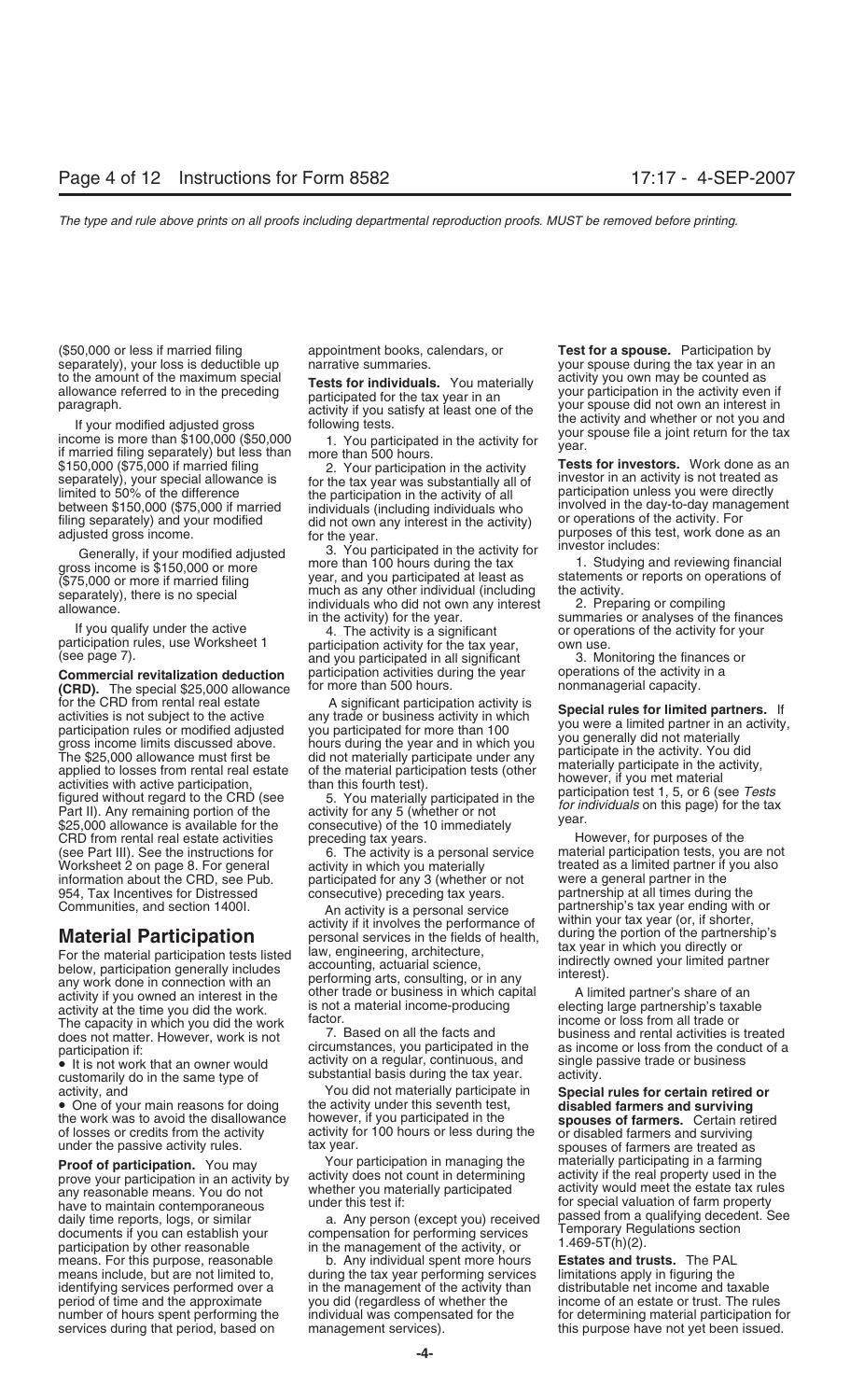economic unit for the measurement of and in a different type of business and in they can be found in column (c) of your gain or loss under the passive activity in a different type of business and in 2006 Worksheet 5.<br>
whic

ownership interest in a bakery and a borrowing entity has the same<br>movie theater in Baltimore and in a borrowing entity has the same proportional ownership interest in the movie theater in Baltimore and in a<br>
bakery and a movie theater in<br>
Philadelphia. Depending on all the<br>
relevant facts and circumstances, there<br>
may be more than one reasonable<br>
may be more than one reasonable<br>
disconducte

Once you choose a grouping under<br>these rules, you must continue using<br>that grouping in later tax years unless a<br>material change in the facts and<br>circumstances makes it clearly<br>circumstances makes it clearly<br>circumstances m

relative to the trade or business activity passive activity. If, however, the business, and gain or loss from the or vice versa, or partnership or S corporation must state disposition of property that produces or vice versa, or **partnership or S** corporation must state

activity may be grouped with the trade

**Grouping of Activities**<br>
Generally, one or more trade or the rental of personal property with an activity involving<br>
the partnership or S corporation<br>
business activities or rental activities<br>
business activities or renta business activities or rental activities personal property provided in the passive activities of the partnership<br>may be treated as a single activity if the connection with the real property or vice or S corporation. If you

which you hold an interest as a limited Whether activities make up an partner or as a limited entrepreneur (as **Self-Charged Interest**<br>propriate economic unit depends on defined in section 464(e)(2)) if that Certain self-charged interest i appropriate economic unit depends on defined in section 464(e)(2)) if that Certain self-charged interest income or<br>all the relevant facts and other activity engages in holding, deductions may be treated as passive all the relevant facts and other activity engages in holding, but deductions may be treated as passive activity engages in holding, deductions may be treated as passive activity circumstances. The factors given the produci circumstances. The factors given the producing, or distributing motion picture activity gross income or passive activity greatest weight in determining whether films or videotapes; farming; leasing deductions if the loan proceeds are<br>activities make up an appropriate section 1245 property; or exploring for used in a passive activity. General activities make up an appropriate section 1245 property; or exploring for used in a passive activity. General<br>economic unit are: or exploiting oil and gas resources or self-charged interest income and or exploiting oil and gas resources or self-charged interest income and geothermal deposits.

### extivity,<br>
• A Baltimore activity and a **Passive Activity Income** To figure your overall gain or loss from<br>
Philadelphia activity, or **and Doductions** all passive activities or any passive **and Deductions**  $\overline{\mathbf{a}}$  all passive activities or any passive  $\overline{\mathbf{a}}$

The IRS may regroup your activities<br>
if your passive activity is reported on<br>
if your grouping fails to reflect one or<br>
if your grouping fails to reflect one or<br>
if your grouping fails to reflect one or<br>
if your grouping f activity income and passive activity at the time of the disposition.<br> **Limitation on grouping certain** include the activity to activities. The following activities may figure the amount to enter on Form include the followi

a. The rental activity is insubstantial with the net income or net loss from the the ordinary course of a trade or<br>ative to the trade or business activity passive activity. If, however, the business, and gain or loss from b. Each owner of the trade or an item of gross income or deduction portfolio income or is held for income or deduction is passive activity rental activity. If so, the portion of the gross income or a passive activity  $1.469-2T(c)(3)$ . rental activity involving the rental of deduction (respectively), include that <br>• Alaska Permanent Fund dividends.<br>• Personal service income, including amount in the net income or net loss • Personal service income, including entered on Form 8582 and the salaries, wages, commissions, or business activity. The self-employment income from trade or business activity.

**ENTION** prior year unallowed losses from

1. Similarities and differences in geothermal deposits.<br>
types of trades or businesses,<br>
2. The extent of common control,<br>
3. The extent of common control,<br>
2. The extent of common<br>
2. The extent of common<br>
2. The extent o 4. Geographical location, and<br>
5. Interdependencies between or<br>
among the activities.<br>
among the activities.<br>
among the activities.<br>
among the activities.<br>
among the activities.<br>
These rules to group those activities<br>
thes these rules to group those activities and only of corporation to another partnership<br>S corporation if each owner in the<br>S corporation if each owner in the same<br>borrowing entity has the same method for grouping your activities. For a partner or shareholder may not instance, the following groupings may<br>
instance, the following groupings may treat as separate activities those activities are activities or may no

• Four separate activities.<br>Take into account only passive activity activity income. Do not enter income<br>Oneo you shapes a grouning under

activities. The following activities have activity activities in a passive activity.<br>
The following activities had the worksheets.<br>
1. A rental activity with a trade or business activity unless the activities activity thro business activity has the same separately to you, and the gross investment (see section 163(d)(5)). See proportionate ownership interest in the income or deduction is passive activity Temporary Regulations section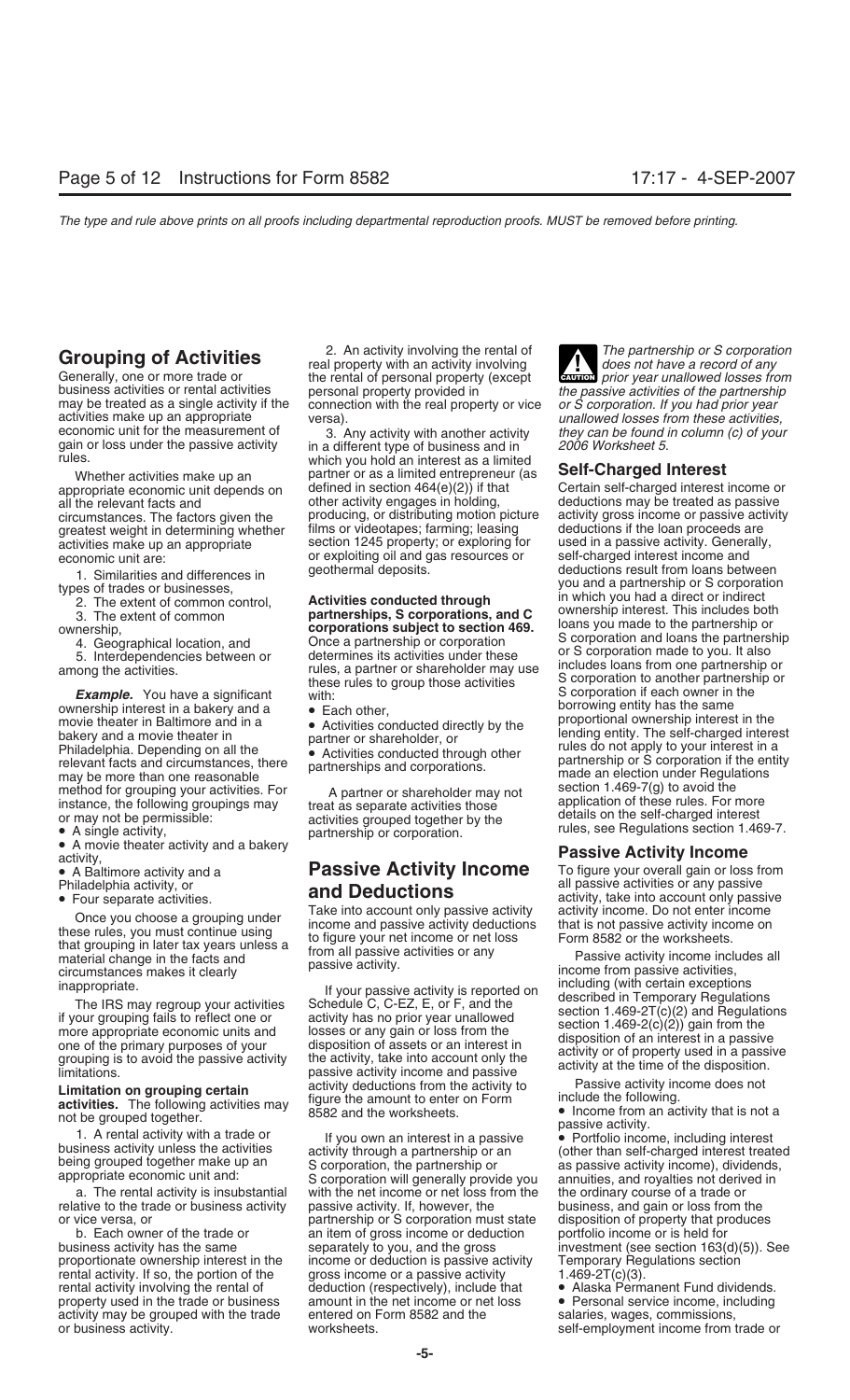business activities in which you Income from the following sources than passive activities. See Temporary materially participated for the tax year, may be subject to the net income Regulations section 1.469-2T(d)(7).<br>deferred compensation, taxable social recharacterization rules. • Deductions for losses from fire, deferred compensation, taxable social recharacterization rules. <br>security and other retirement benefits, <br>or Significant participation passive storm, shipwreck, or other casualty or security and other retirement benefits,  $\bullet$  Significant participation passecurity and payments from partnerships to activities defined on page 4. Temporary Regulations section the unadjusted basis of the property is  $1.469-2T(c)(4)$ .

• Income from positive section 481 • Passive equity-financed lending<br>adjustments allocated to activities other activities. adjustments allocated to activities other activities.<br>than passive activities, See Temporary • Rental of property incidental to a than passive activities. See Temporary • Rental of property incidental to a **Former Passive**

A former passive activity is any activity<br>
• Income from an oil or gas property if<br>
working capital.<br>
the property for any toxis that was a passive activity in a prior tax<br>
you treated any loss from a working<br>
interest i

**Passive Income from passive activities**<br>
Certain income from passive activities<br>
Certain income from passive activities<br>
must be recharacterized and excluded that may be disallowed under<br>
must be recharacterized and exclu Pub. 925 to find out how to report net<br>income or loss from these sources. For beginning before 1987, but for basis or<br>more information, see Temporary at-risk limitations. Regulations section 1.469-2T(f) and • Net negative section 481 Unrecognized gain as of the Regulations section 1.469-2(f).<br>Regulations section 1.469-2(f). adjustments allocated to activities other beginning of the current

partners for personal services. See • Rental of property if less than 30% of severity do not recur regularly in the Temporary Requilarions section

Regulations section 1.469-2T(c)(5). development activity.<br>• Income or gain from investments of  $\bullet$  Rental of property to a nonpassive • Income or gain from investments of **•** Rental of property to a nonpassive **Activities**<br>
working capital. A former passive activity is any activity activity activity.

vection 1.469-2(c)(6). Passive activity deductions include unallowed loss and any current year<br>
■ Any income from intangible property all deductions from activities that are net income from the activity on Form<br>
if your p passive activities for the current tax 8582 and the applicable worksheets.<br>year and all deductions from passive the current voor not income from the

*Regulations section 1.469-2(1).* See Passive activity deductions include do not enter the amounts on Form<br>*Recharacterization of Passive Income* losses from a disposition of property 8582.<br>on this page. on this page.<br>
■<br>
• Overall gain from any interest in a<br>
example the disposition and losses from a<br>
example the disposition and losses from a<br>
FTP (see item 2 under *Special*<br>
the disposition and losses from a<br>
example th

from theft if losses similar in cause and

• The deduction allowed for one-half of self-employment taxes.

contributed to the creation of the vear and all deductions from passive<br>
• Any income treated as not from a<br>
• Any income treated as not from a<br>
passive activity under Temporary<br>
Fegulations section 1.469-2T(f) and<br>
Regul

refunds.<br>
your entire interest in an activity.<br>
Despite activity deductions do not be passive activity, follow the rules below<br>
passive activity, follow the rules below

• Income from a covenant not to the selection of the selection of the selection of a casualty or the metallical to the property of all or property be the selection of the selection of the selection of the coverage interest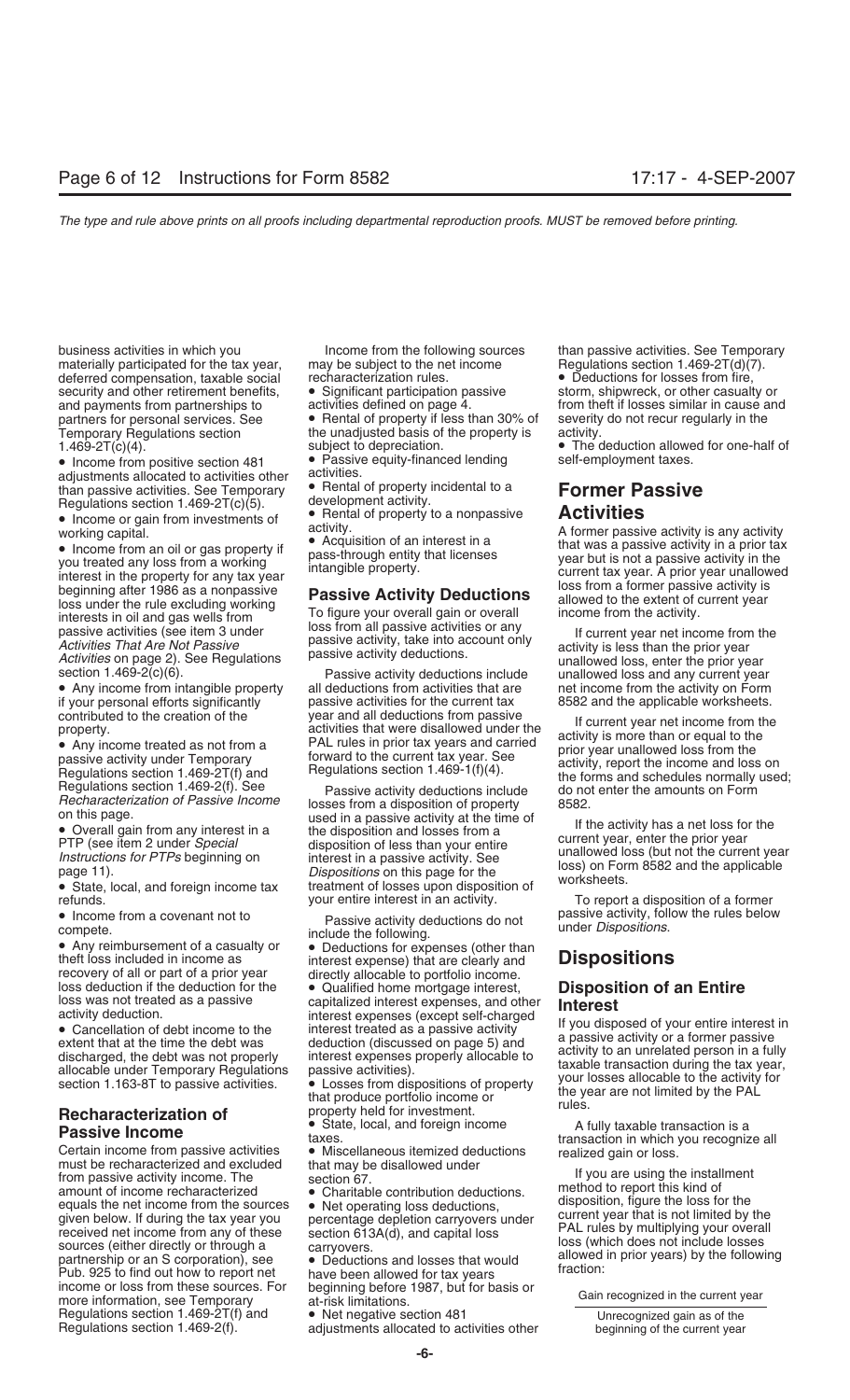having disposed of an entire interest in column (b), and the prior year passive activities.<br>an activity of a PTP until there is an unallowed loss of \$12,650 in column an activity of a PTP until there is an unallowed loss of \$12,650 in column See Pub. 925 for examples showing<br>entire disposition of the partner's (c).<br>interest in the PTP. **Example 2. Activity with overall** bow to complete

net income or loss and prior year<br>
unallowed losses from the activity. All \$2,445 after combining the gain and<br>
the net income and losses are reported losses, none of the amounts are<br>
on the forms and schedules normally en

on Form 8582, include the income, **Disposition of Less Than an** losses, and prior year unallowed losses **Disposition of Less Than an and local separate returns and lived with** on Worksheet 1, 2, or 3. **Entire Interest** on Form Sock, include the income,<br>losses, and prior year unallowed losses<br>on Worksheet 1, 2, or 3. **Entire Interest CAUTION** *their spouses at any time during* 

If you have an overall loss when you<br>combine the income and losses, do not allowance of prior year unallowed<br>use the worksheets or Form 8582 for losses.<br>and a Form 4797 gain of \$2,000. You use the worksheets or Form 8582 for<br>the activity. All losses (including prior **Disposition of substantially all of an**<br>year unallowed losses) are allowed in **activity**. You may treat the disposition **Column (b)**. Enter the year unallowed losses) are allowed in **activity**. You may treat the disposition **Column (b)**. Enter the current year need full. Report the income and losses on of substantially all of an activity as a loss for each activit

An overall loss from an entire mericum column (b) on An overall loss from an entire enter the total on An overall on An overall on An overall on An overall of Form 8582.<br>
If an activity has negative loss if you have an an activities. When figuring your modified 2. The net income or loss for the adjusted gross income for line 7 of vear of disposition allocable to the p Form 8582, be sure to take into of the activity disposed of. account the overall loss from the **Example.** A Schedule E rental disposition of the activity.

*gain.* You sell your entire interest in a **Specific Instructions** current year Form 4797 loss of \$4,5<br>rental real estate activity in which you rental real estate activity in which you  $\overline{Part I}$  2007  $\overline{P}$  actively participated for a gain of  $\overline{Part I}$  2007  $\overline{P}$  and  $\overline{P}$  (\$4,500) in column (b). actively participated for a gain of **Part I—2007 Passive** (\$4,500) in column (b).<br>\$15,525. \$7,300 of the gain is section **Part I—2007 Passive Column (c).** Enter the prior year<br>1231 gain reported on Form 4797, **Activity Los** 1231 gain reported on Form 4797, **ACTIVITY LOSS** unallowed losses for each activity. You Part I, and \$8,225 is ordinary recapture Use Part I to combine the net income find these amounts on Worksheet 5, income reported on F income reported on Form 4797, Part II. and net loss from all passive activities column (c), of your 2006 Form 8582.<br>On line 23 of Schedule E (Form 1040), to determine if you have a passive Enter the total of column (c) fro you report a total loss of \$15,450,<br>which includes a current year \$2,800 Worksheets 1, 2, and 3 to determine 8582.<br>net loss and a \$12,650 prior year the entries for lines 1–3 of Part I, as **Columns (d) and (e).** Combine

activities reportable on Form 8582, you • Worksheet 2 is used for commercial the activity in column (e). Do not enter<br>make the following entries on revitalization deductions (CRDs) from amounts from columns (d) and (e) on Worksheet 1. You enter the  $$15,525$  rental real estate activities (with or gain on the disposition in column (a), without active participation). used when Form 8582 is completed to

A partner in a PTP is not treated as the current year loss of \$2,800 in • Worksheet 3 is used for all other

**Reporting an Entire**<br>**Reporting an Entire delayser Service And Service in the Service of the Canadism Proporting an Entire in Analyour entire interest in Worksheet 1<br>Disposition on Schedule D or was your only passive acti Form 4797** of \$2,000. You have a current year activities must include the income or<br>If you completely dispose of your entire Schedule E loss of \$3,330 and a loss from those activities in Worksheet

Combine all income and losses<br>(including any prior year unallowed year unallowed loss  $(\$3,330 + $1,115 =$ <br>losses) from the activity for the tax year  $\$4,445)$  on Schedule E, Part II, column activity in both the year the loss loss.<br>
Is the dively participate in both years, enter<br>
If you have an overall gain and you<br>
have other passive activities to report<br>
actively participate in both years, enter<br>
the prior year unallowed loss in column<br>
(c) o

If you have an overall gain and this<br>is your only passive activity or a former<br>passive activity, report all income and<br>losses (including any prior year<br>losses (including any prior year<br>income or net loss from the activity

schedules normally used and do not<br>use Form 8582.<br>If you have an overall loss when you are there is than the substantially all of an entire<br>interest does not trigger the **Example.** A Schedule E rental **Exurcive** interest does not trigger the

revitalization deductions (CRDs) from amounts from columns (d) and (e) on rental real estate activities (with or

If you completely dispose of your entire<br>interest in a passive activity or a former<br>passive activity, you may have to report \$1,115.<br>passive activity, you may have to report \$1,115.

used. Do not enter a prior year unallowed<br>Combine all income and losses and losses and vou enter the net loss plus the prior loss in column (c) of Worksheet 1

losses (including any prior year income or net loss from the activity for **Column (a).** Enter the current year and the current year income from each activity. Enter the unallowed losses) on the forms and the current year.

separate activity if you can prove with prior year unallowed losses in this<br>reasonable certainty: column. Enter the total of column (b) on

if any, allocable to the part of the If an activity has net income on one<br>activity disposed of and If any income on schedule and a net loss on aggregate loss from all other passive activity disposed of, and form or schedule and a net loss on<br>activities. When figuring your modified and a come or loss for the another form or schedule, report the net year of disposition allocable to the part amounts separately in columns (a) and of the activity disposed of  $(5)$  of Worksheet 1.

activity has current year income of *Example 1. Activity with overall* \$1,000 on line 22 of Schedule E and a

net loss and a \$12,650 prior year<br>
unallowed loss. You have an overall<br>
gain from the disposition (\$15,525 –<br>
\$15,450 = \$75).<br>
\$15,450 = \$75).<br>
State activities with active<br>  $\frac{1}{2}$  and (e). Combine<br>  $\frac{1}{2}$  columns (d Because you had other passive participation. column (d) or enter the overall loss for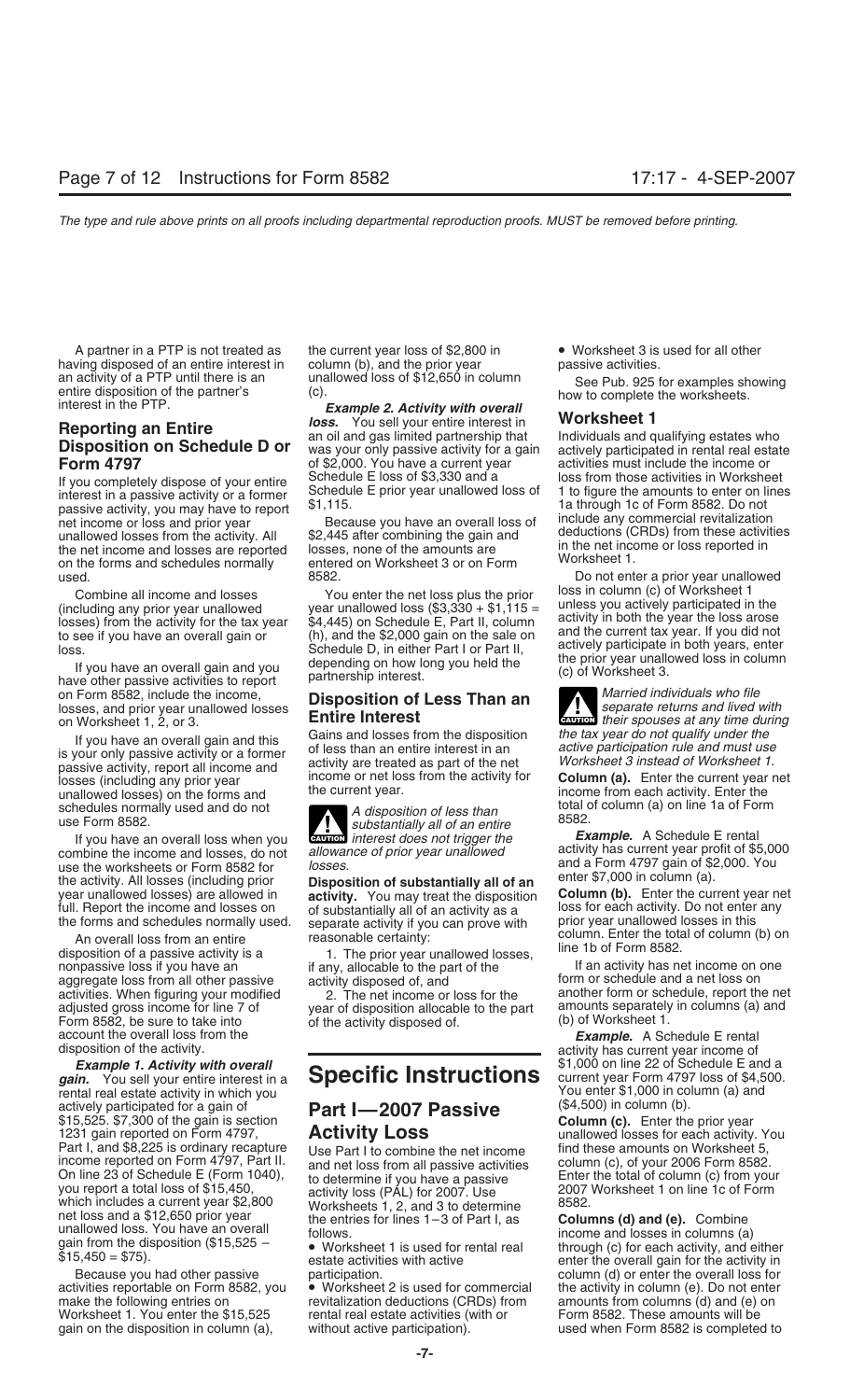Use Worksheet 2 to figure the amounts used when Form 8582 is completed to assistance program,<br>to enter on lines 2a and 2b for figure the loss allowed for the current • The student loan interest deduction, to enter on lines 2a and 2b for figure the loss allowed for the current commercial revitalization deductions vear. commercial revitalization deductions year. or (CRD) from rental real estate activities • The tuition and fees deduction.

The rental real estate activity. Enter the total **Married persons filing separate Line 9.** Do not enter more than of column (b) on line 2b of Form 8582.

**Column (c).** Combine the amounts in year are not eligible for the special<br>columns (a) and (b) for each activity<br>allowance. They must enter -0- on line during the year.<br>in column (c). Do not enter amounts from column (c) on Form 8582. These **Line 5.** Enter on line 5 the smaller of **Part III—Special** amounts will be used when Form 8582 the loss on line 1d or the loss on line 4.<br>
is completed to figure the loss allowed *Example.* Line 1d has a loss of<br>
for the current year.<br> **Allowance for**<br> **Example.** Line 1d has a los

**Column (b).** Enter the current year net  $\bullet$  Any rental real estate loss allowed to<br>loss for each activity. Enter the total of<br>column (b) on line 3b of Form 8582.<br>(See the example under *Column (b)* for<br>(See the example

losses for the prior years for each and tier 1 railroad retirement benefits, <sup>11</sup> if you are married filing a separate<br>activity. You find these amounts on **o** The deduction allowed under section return and you and your spo Worksheet 5, column (c), of your 2006 219 for contributions to IRAs and Form 8582. Enter the total of column certain other qualified retirement. Form 8582. Enter the total of column certain other qualified retirement plans,<br>
(c) from your 2007 Worksheet 3 on • The domestic production activities **Part IV—Total Losses**<br>
line 3c of Form 8582. deduction,

enter the overall gain for the activity in

figure the loss allowed for the current column (d) or enter the overall loss for bonds used to pay higher education year.<br>The activity in column (e). Do not enter expenses,<br>the exclusion of amounts received amounts from columns (d) and (e) on  $\bullet$  The exclusion of amounts received amounts from columns (d) and (e) on • The exclusion of amounts received amounts from columns (d) and (e) on<br>**Worksheet 2** to figure the amounts used when Form 8582 is completed to assistance program,

rental real estate activity. Enter the total returns who lived with their \$12,500 on line 9 if you are married<br>of column (c) Combine the amounts in the spouses at any time during the filing a separate return and you and

\$3,000, line 2c is zero, and line 3d has<br>a gain of \$100. The combined loss on

Worksheet 3<br>
Use Worksheet 3 to figure the amounts<br>
to enter on lines 3a through 3c for:<br>
to enter on lines 3a through 3c for:<br>
to enter on lines 3a through 3c for:<br>
The saisue trade or business activities<br> **Passive renta** 

line 3c of Form 8582.<br> **Columns (d) and (e).** Combine • The deduction allowed for one-half of **Allowed**<br>
income and losses in columns (a) • self-employment taxes, Use Part IV to

• The exclusion from income of interest PAL (as determined in Part I) allow<br>from series EE and I U.S. savings for 2007 from all passive activities.

(see Commercial revitatization<br>
include in modified adjusted gross<br>
include the following amounts.<br> **Example the delectric starts are to the conduct the delectric starts are the starts are delectric starts and the start a** 

8582. (See the example under *Column* except do not take into account:<br>
(a) for Worksheet 1, on page 7.) <br> **Column (b).** Enter the current year net **column 3582**,<br> **Column (b).** Enter the current year net **column is a set** 

**Column (c).** Enter the unallowed • The taxable amount of social security the amount, if any, on line 10) on line losses for the prior years for each and tier 1 railroad retirement benefits. 11 if you are married filing a return and you and your spouse lived<br>apart at all times during the year.

income and losses in columns (a) self-employment taxes, Use Part IV to figure the amount of the through (c) for each activity, and either  $\bullet$  The exclusion from income of interest PAL (as determined in Part I) allowed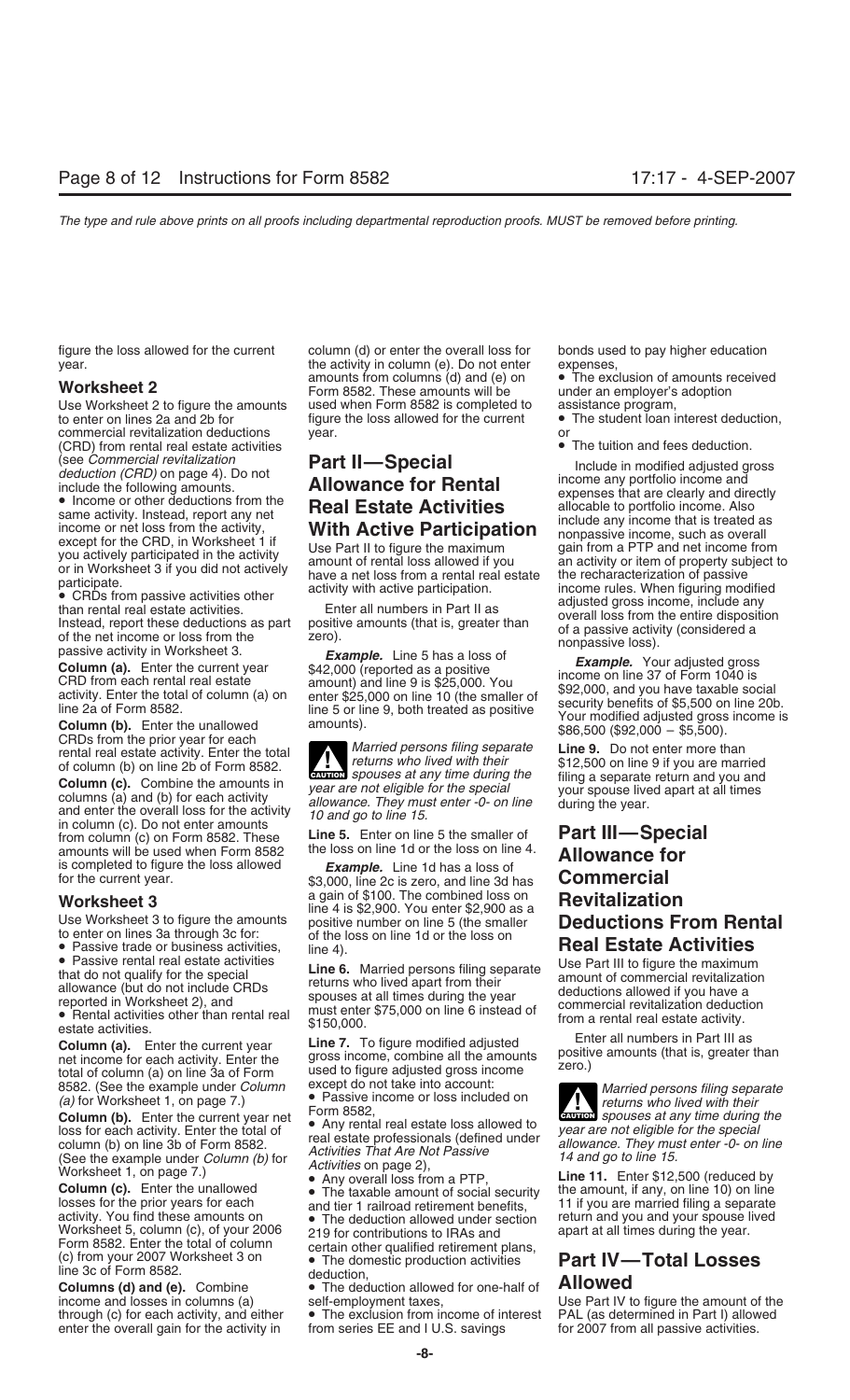those worksheets to figure the overall loss in column (c) of column (e) of Worksheet 1 or column<br>unallowed loss to be carried forward Worksheet 2. and the allowed loss to report on your • If you entered amounts on both lines to report on your 10 and 14 of Form 8582, you must

in columns (a), (b), and (c) for those Worksheet 2.<br>activities on the proper forms and **Column (a).** 

If you have activities that show an column<br>overall loss in column (e) of Worksheet activity. 1 or 3 or column (c) of Worksheet 2, **Column (b).** Divide each of the **C.** Subtract line **B** from line **A** . . you must allocate your allowed loss on individual losses shown in column (a) line 16 of Form 8582 to those activities by the total of all the losses in column

Complete Worksheet 4 only if you in column (b) must equal 1.00.<br>tered an amount (other than zero) on **Column (c).** Multiply each ratio in entered an amount (other than zero) on **Column (c).** Multiply each ratio in **Worksheets 6 and 7** line 10 or 14 of Form 8582. Otherwise, column (b) by the amount on line 10 or These worksheets allocate your<br>skip Worksheet 4 and complete sach ine 14 of Form 8582, and enter the sunallowed and allowed losses for each skip Worksheet 4 and complete line 14 of Form 8582, and enter the Worksheet 5 for all activities in results in column (c). The total of activity. Worksheets 1 or 3 that have overall column (c) must be the same as line 10 fyou have losses from any activity<br>losses in column (e) and all activities in or line 14 of Form 8582.<br>Worksheet 2. **Column (c) total is the same a** 

enter the name of each activity. In the Worksheet 2 on the proper forms and Transactions that must be separately<br>second column, enter the form or schedules. example of the that a schedules include capital losses that a

two columns of Worksheet 4, enter:

| <b>Name of Activity</b><br><b>Form or Schedule</b> |                 |
|----------------------------------------------------|-----------------|
| <b>Activity X</b>                                  | Sch E, line 28A |
| <b>Activity Y</b>                                  | Sch E, line 28A |

If the loss from an activity is reported in Worksheet 1 or column (c) of be identified be identify (as discussed to be identify to the worksheet 2 if you did not have to above). more than one place, identify both Worksheet 2 if you did not have to locations in the second column (for absomplete Worksheet 4). locations in the second column (for complete Worksheet 4).<br>
example, Sch E, line 28A/Form 4797, Con Worksheet 5, enter the name of the loss from an activity is reported o example, Sch E, line 28A/Form 4797, Con Worksheet 5, enter the name of the loss from an activity is reported on line 2). If you need additional space, each activity and the form or schedule Schedule E, even though part of

from Worksheets 1 and 2 as follows. from Worksheet 2 on a separate line On Worksheet 6, enter the name of • If you entered an amount on line 10, (even if the amount is from an activity each activity and the form or schedule list on Worksheet 4 all activities with an also shown on Worksheet 1 or 3) and and line number on which the overall loss in column (e) of add "CRD" after the name of the reported. See the example for overall loss in column (e) of add "CRD" after the name of the

Line 16. Use the worksheets on Form  $\bullet$  If you entered an amount on line 14, **Column (a).** Enter the amounts, if any, 8582 and the following instructions for list on Worksheet 4 all activities with an from column (d) of W 8582 and the following instructions for list on Worksheet 4 all activities with an from column (d) of Worksheet 4 (from

10 and 14 of Form 8582, you must the losses, if any, from column (e) of complete two separate Worksheets 4. Worksheet 3. **Worksheets 1, 2, and 3** For the second worksheet, you either **Column (b).** Divide each of the Worksheets 1 and 3, columns (d) and may attach an extra copy of page 2 of individual losses shown in column Worksheets 1 and 3, columns (d) and may attach an extra copy of page 2 of individual losses shown in column (a)<br>
(e), show whether an activity had an Form 8582 or your own schedule in the by the total of all the losses in

A. Enter the overall loss<br>schedules.<br>**A.** Enter the overall loss<br>schedules.<br>**A.** Enter the overall loss<br>from column (e) of Worksheet 1 or<br>of Form  $\alpha$ , column (c) of Worksheet 2 for each

line 16 of Form 8582 to those activities by the total of all the losses in column Multiply each ratio in column<br>by completing Worksheets 4, 5, and 6 (a) and enter this ratio for each activity the amount on line C above, an

**Worksheet 4**<br>
Use Worksheet 4 to allocate the special<br>
allowance on line 10 or line 14 of Form<br>
and 2 are allowed in full and are not<br>
allowance on line 10 or line 14 of Form<br>
and 2 are allowed in full and are not<br>
ans (a amounts in columns (a), (b), and (c) of the same form or schedule but must be<br>In the first column of Worksheet 4, Worksheet 1 and columns (a) and (b) of separately identified for tax purposes.<br>enter the name of each activi

schedule and line number on which the **Column (c) total is less than** 28% rate losses and those that are not.<br> **Column (a) total.** If the total losses in **Note** 28% rate gain or loss includes *column (a) total.* If the total losses in **Note.** 28% rate gain or loss includes column (c) are less than the total losses all collectibles gains and deductible **Example.** You receive a Schedule column (c) are less than the total losses all collectibles gains and deductible<br>K-1 from partnership P that reports in column (a), complete column (d). In long-term losses and section 1202 **Column (d).** Subtract column (c) from on the sale of qualified small business column (a) and enter the results in stock. See the instructions for Schedule activities, Activity X and Activity Y. The column (a) and enter the results in stock. See the instructions for Schedule<br>losses from partnership P are reported column (d). Also enter the amounts D (Form 1040) for details, i losses from partnership P are reported column (d). Also enter the amounts D (Form 1040) for details, including<br>
on line 28A of Schedule E. In the first from column (d) of Worksheet 4 in definitions of "collectibles gains a on line 28A of Schedule E. In the first from column (d) of Worksheet 4 in definitions of "collectibles gains a<br>two columns of Worksheet 4, enter: column (a) of Worksheet 5. (a) losses" and "section 1202 gain."

Complete Worksheet 5 if any activities Use Worksheet 6 for any activity listed<br>have an overall loss in column (e) of in Worksheet 5 if all the loss from that<br>Worksheet 3 or losses in column (d) of in activity is reported o Worksheet 3 or losses in column (d) of<br>Worksheet 4 (in column (e) of Worksheet 4 (in column (e) of schedule and no transactions need to<br>Worksheet 1 or column (c) of sume the identified separately (as discussed

itement.<br>Enter all activities with overall losses be reported. See the example for the and part of it is from a Enter a Worksheet 4. Identify any deduction Worksheet 1. **Activity** activity. **Worksheet 4. Identify each CRD from** 

Worksheet 2.<br>● If you entered amounts on both lines to complete Worksheet 4). Also enter

| A. Enter as a positive amount<br>line 4 of Form 8582 $\ldots$   |  |
|-----------------------------------------------------------------|--|
| <b>B.</b> Add lines 10 and 14 of<br>Form 8582 <u>_______</u> __ |  |
| C. Cubtract line D from line A                                  |  |

identified include capital losses that are

**Worksheet 5**<br>Complete Worksheet 5 if any activities Use Worksheet 6 for any activity listed

line 2). If you need additional space,<br>show this information on an attached<br>show this information on an attached<br>statement.<br>the reported See the example for and part of it is from a Schedule E loss<br>statement.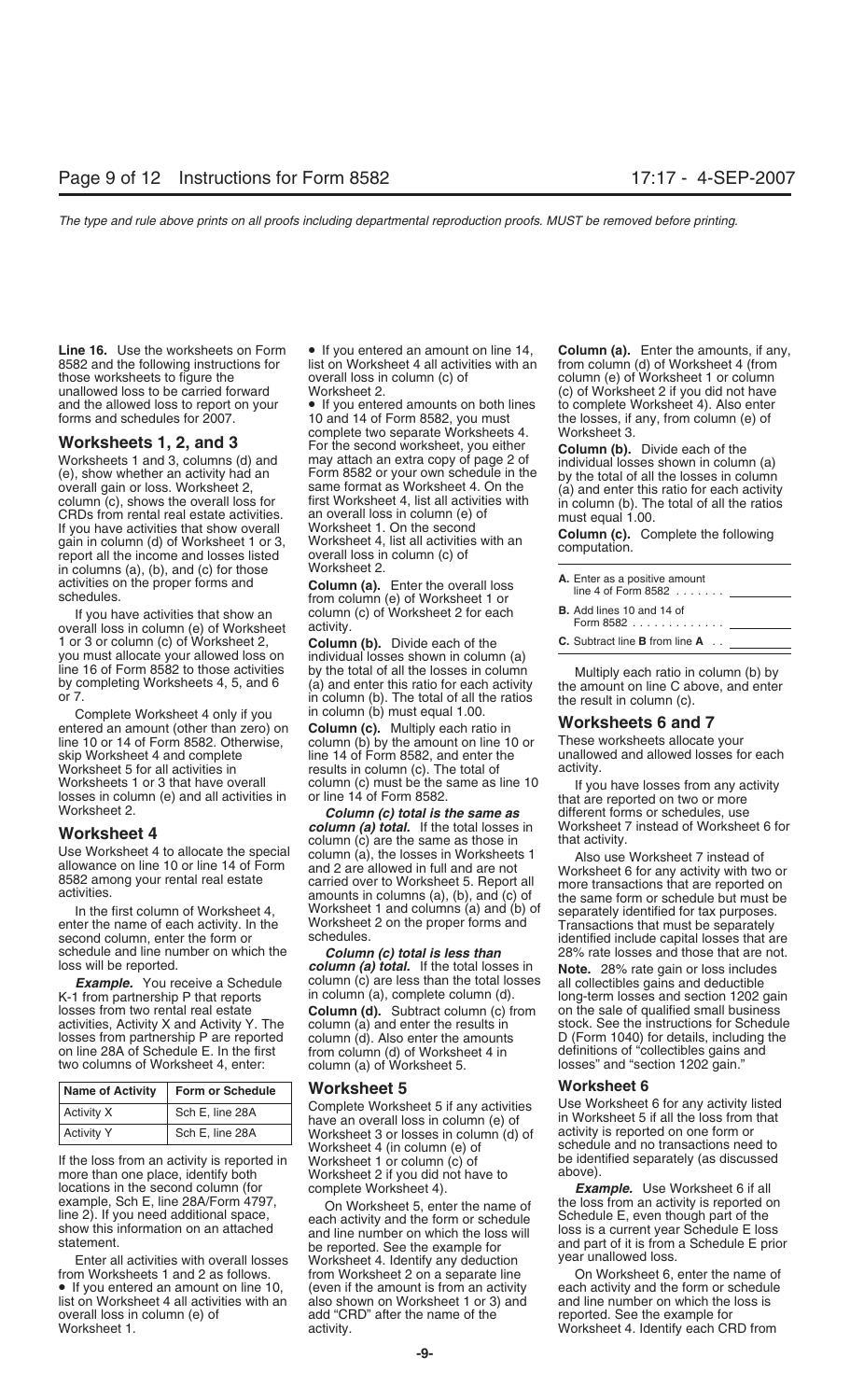the losses in columns (b) and (c) of completing Worksheet 7. capital loss of \$230). Line 16 of Form<br>Worksheets 1 and 3 or enter the loss Line 1b column (a) Enter any net 8582 shows an allowed loss of \$1,100.

Worksheets 1 and 3 or enter the loss<br>
from column (c) of Worksheet 2.<br> **Column (b).** For each activity entered<br>
income from the activity that is reported<br>
income from the activity that is reported<br>
income from the same fo

losses for 2007. Report the amounts in activity does not have a Form 4797,  $\frac{8582 \cdot (-0-)}{x} \times 100\%$ .<br>
this column on the forms and schedules listed<br>
See the forms and schedules listed<br>
See the forms and schedules listed

in Worksheet 5 that has losses that are column (c). The total of this column ratio of each loss to the total of the two or more different forms must be 1.00. reported on two or more different forms<br>and schedules or on different parts of and schedules or on different parts of **Column (d).** Multiply the unallowed  $$4,000 = .25. $3,000/$4,000 = .75.$  the same form or schedule (for loss for this activity, found in Worksheet Each of these ratios is multiplied by capital losses reported on Schedule D). (c) of Worksheet 7. If -0- is entered in Worksheet 7 allocates the allowed and column (b) of Worksheet 7, also enter

On Worksheet 7, enter the form or<br>
schedule and line number on the dotted *Activity II* **Allowed Losses**<br>
line above each line 1a (for example, A current year collectibles loss (a Line 4 is income. If line line above each line 1a (for example, A current year collectibles loss (a **Line 4 is income.** If line 4 of Form Schedule D, line 12, to report a 28% 28% rate loss) of \$230 and net income a sagge shows net income or zero, a

loss plus any prior year unallowed loss *Worksheet 3* deductions in columns (a) and (b) of

Worksheet 5 on a separate line and from the activity that is reported on the Activity I has an overall loss of add "CRD" after the name of the same form or, in the case of Schedule \$4,000 (current year long-term capital activity.<br>D and Form 4797, the same part. loss of \$3,000 and a prior year

**Column (a).** For each activity entered<br>in Worksheet 6, enter the net loss plus<br>the prior year unallowed loss for the loss, see Example of Schedule D (Form of \$870 (current year net income of<br>the prior year unallowed loss the prior year unallowed loss for the loss, see Example of Schedule D (Form of \$870 (current year net income of activity. Figure this amount by adding *1040) transactions* on this page before \$1,100 less a current year lon

**WOTKSHEET 7** entered in column (b) by the total of the non-28%-rate loss (\$3,000) are<br>Use Worksheet 7 for any activity listed column (b) and enter the ratio in separate entries in Worksheet 7. The<br>in Worksheet 5 that has

the same form or schedule (for loss for this activity, found in Worksheet Each of these ratios is multiplied by the<br>example, 28% rate and non-28%-rate 5, column (c), by each ratio in column unallowed loss for Activity I, s 5, column (c), by each ratio in column unallowed loss for Activity I, shown i<br>(c) of Worksheet 7. If -0- is entered in column (c) of Worksheet 5 (\$3,130).

Worksheet 7 allocates the allowed and column (b) of Worksheet 7, also enter<br>
inclusion column and column of the column of the column and column and column and the state lably of the state and lowed loss to the simulation

Schedule D, line 12, to report a 28% 28% rate loss) of \$230 and net income 8582 shows net income or zero, all the rate loss from a partnership). of \$1,100 from Schedule E (Form losses in columns (b) and (c) of line 12 colu **Line 1a, column (a).** Enter the net  $1040$ . The 1040 and 3 and all the 1040 and 3 and all the 1040 and 1040 and 1040 and 1040 and 1040 and 1040 and 1040 and 1040 and 1040 and 1040 and 1040 and 1040 and 1040 and 1040 and 1

activity.<br>
D and Form 4797, the same part. Instants in the prior year<br>
Column (a) For each activity entered if you have a Schadule D 28% rate unallowed long-term capital loss of

- 
- 
- 
- 
- 
-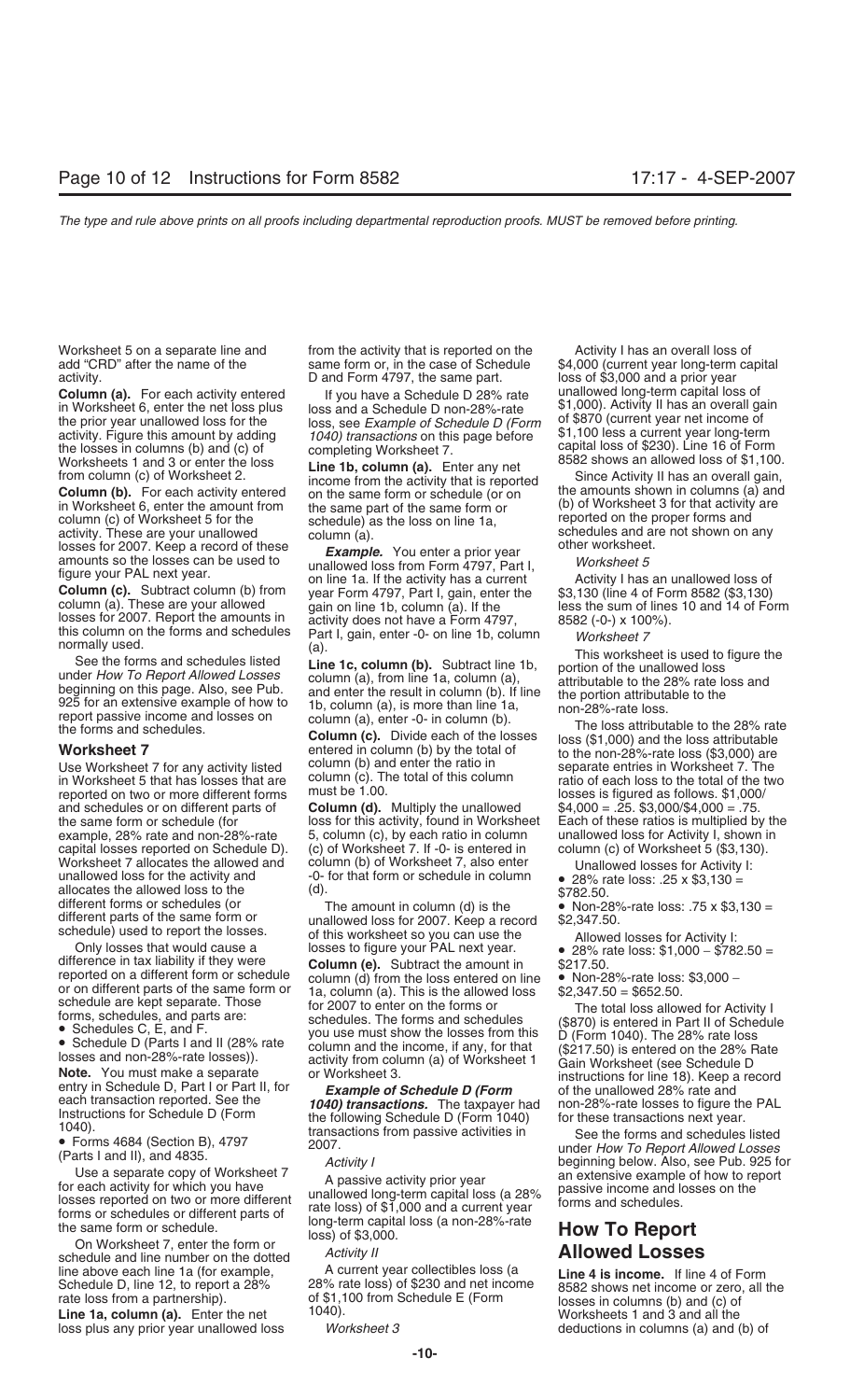Worksheet 2 are allowed in full. Report passive gains and losses from the sale **Entire disposition with an overall** the income and losses in columns (a), of assets or of an interest in a passive **gain.** Gains and losses from this (b), and (c) of Worksheets 1 and 3 and activity.<br>
deductions in columns (a) and (b) of **Cohodule E. Port L.** Enter the ellowed that the gains might offset other PALs.

(b) and (c) of Worksheet 2 and 3 and The allowed loss on line 22 will include<br>
(b) and (c) of Worksheets 1 and 3 and The allowed loss on line 23 will include<br>
(b) and (c) of Worksheets 2 are allowed in full. Include<br>
(b) a

**Schedules C and F, and Form 4835.** first entered on line 31, 32, 38a, 38b, or would provide.<br>
Enter on the net profit or loss line of 39 of that form, and enter the allowed vour schedule or form the allowed loss from the your schedule or form the allowed loss from the worksheet. To the left of **Special Instructions for PTPs**

and enter the result on the net profit or Schedule D or Form 4797. Identify the loss line.

profit for the year of \$5,000 from a the appropriate line, and to the left of **Passive activity loss rules for**<br>passive activity. The activity also has a the entry space, enter "PAL." **partners in PTPs.** Do not repo passive activity. The activity also has a the entry space, enter "PAL." **partners in PTPs.** Do not report net profit for the year less the \$6,000 entered on Form 8582 or the

instructions on this page if you also had of the entry space, enter "EDPA." have an overall loss from the PTP.

deductions in columns (a) and (b) of<br>
Worksheet 2 on the forms and<br>
schedule E, Part I. Enter the allowed<br>
schedule E. An activity that has net<br>
Line 16 is the same as the total of<br>
lines 1b, 1c, 2a, 2b, 3b, and 3c. In<br>
th

columns (a) and (b) of worksheet 2 are Enter the passive loss allowed from a second from exempted allowed in full. Report the income and Worksheet 6 or 7 in the appropriate from registration because of the limited losses i losses in columns (a), (b), and (c) of<br>
Worksheet 1 and the deductions in<br>
columns (a) and (b) of Worksheet 2 on<br>
the forms and schedules normally used.<br>
Losses allowed in column (c) of<br>
Losses allowed in column (c) of<br>
Lo

If the net profit or loss line on your sold assets from a passive activity or applied separately to items from each form or schedule shows net profit for you sold an interest in your passive PTP. PALs from a PTP generally the year, reduce the net profit by the activity, all gains from the activity must be used only to offset income or gain<br>allowed loss from Worksheet 6 or 7, be entered on the appropriate line of from passive activities of t allowed loss from Worksheet 6 or 7, be entered on the appropriate line of from passive activities of the same<br>and enter the result on the net profit or Schedule D or Form 4797, Identify the PTP. The special allowance (incl **Example.** Schedule C shows net losses for Schedule D or Form 4797 on

year unallowed Schedule C loss of **loss.** If you made an entire disposition year of voluments of voluments and the loss allowed for 2007 is of your interest in a passive activity and following rules to figure and report your interest in a passive activity and following rules to figure and report your that activity had an overall loss none of income, gains, and \$6,000. You enter a net loss of \$1,000 that activity had an overall loss, none of income, gains, and losses from passion line 31 of Schedule C (the \$5,000 the gains, if any, or losses were activities you held through each on line 31 of Schedule C (the \$5,000 the gains, if any, or losses were activities you held through each profit for the year less the \$6,000 entered on Form 8582 or the you owned during the tax year. loss allowed for the year). To the left of worksheets. However, all the gains and 1. Combine any current year the entry space, you enter "PAL." losses must be reported on the forms income, gains and losses, and any prior S or schedules normally used. To the left

Worksheet 6. The amounts in column including any self-charged interests in the buses of control income and deductions that are income and deductions. In the interest deductions allowed for 2007 for the passive activity in

passive loss from the worksheet. To the the entry space, enter "PAL." Section 469(k) provides that the left of the entry space enter "PAL." **Schedule D and Form 4797.** If you passive activity limitations must be lif the ne PTP. PALs from a PTP generally may CRDs) for rental real estate activities<br>does not apply to PALs from a PTP.

Form 4797 gain of \$2,500 and a prior **Entire disposition with an overall** passive income, gains, or losses from a vear unallowed Schedule C loss of **Entire disposition with an overall** passive income, gains, or losses from